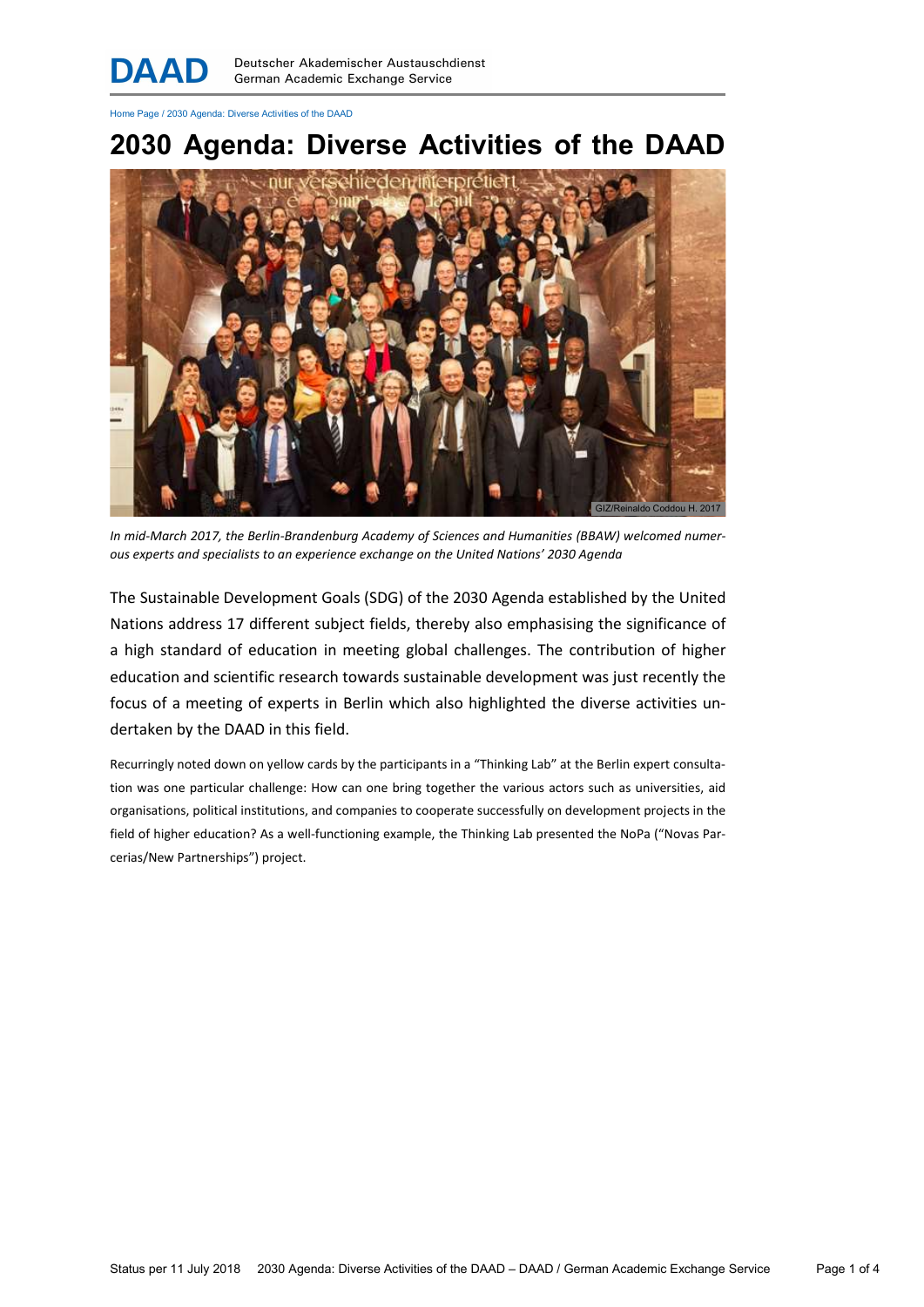

Participants of the Thinking Lab at which the NoPa ("Novas Parcerias/New Partnerships") project was presented.

NoPa is a German/Brazilian programme for the promotion of practice-oriented research partnerships. Since 2010, the DAAD has been cooperating in NoPa together with GIZ , Gesellschaft für Internationale Zusammenarbeit and the CAPES agency of the Brazilian Ministry of Education: The aim of the programme is to promote research-based and simultaneously speedily usable innovations supporting sustainable development. This includes, among other things, staging matchmaking events which take place very early on, just after the DAAD's invitation to tender for cooperation funding. These events are attended by representatives from higher education institutions, research institutions, companies, but also by policy-makers and development cooperation fieldworkers. This enables the attendees to work together on their joint tenders at an early stage. It thereby also ensures that the research questions are formulated in such a way that the results can later be used efficiently in practice.

## International Meeting of Experts

The Thinking Lab in which NoPa was presented was part of the conference entitled "Role of Higher Education, Science and New Alliances in the Context of the 2030 Agenda". The international experts meeting was staged by the DAAD in cooperation with the German Federal Ministry for Economic Cooperation and Development (BMZ), the Alexander von Humboldt Foundation (AvH), the GIZ, and KfW Development Bank. The event took place on 20/21 March in Berlin and was attended by around 100 experts, including a number of DAAD representatives, who came together to debate the significance of higher education and science in promoting sustainable development. According to the United Nations' 2030 agenda adopted in 2015, both these areas are to receive greater focus and consideration in achieving the 17 Sustainable Development Goals (SDG) [https://sustainabledevelopment.un.org/sdgs].

#### Promotion of Africa's Young Scientists and Researchers

In addition to supporting cooperation projects such as NoPa, the DAAD contributes to achieving the SDG through many other activities. For example, as regards SDG 4 "Quality education for all", awarding additional scholarships to students from the least developed countries is expressly in line with this goal. Especially in Sub-Saharan Africa, the number of students is growing at a terrific speed. For example, Kenya's volume of students increased greater than fivefold between 2010 and 2016, to over 500,000. "It is hence enormously important to turn out new and well-qualified higher education teachers with the appropriate training right now", says Christoph Hansert, head of the DAAD's Development Cooperation section. It is with this objective in mind that, with funding provided by the German Federal Ministry for Economic Cooperation and De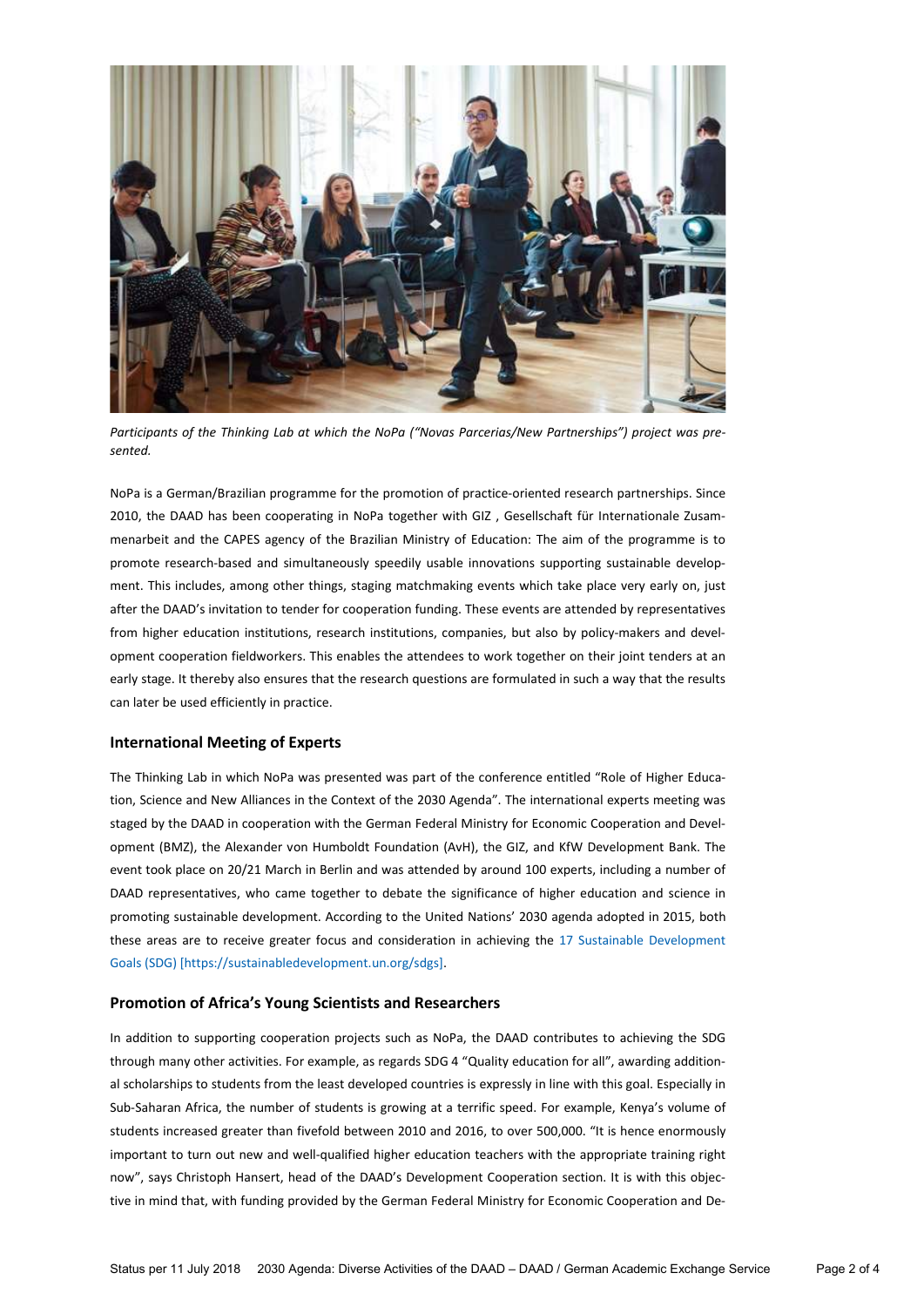velopment (BMZ), the DAAD has at the last count already awarded over 600 additional scholarships to ongoing African higher education teachers, especially for their training at Centres of Excellence in Africa [http://www.african-excellence.de/home/].



Pictured discussing the potential of Bilateral SDG Graduate Schools in another Thinking Lab (seen from the left): Taki Sithagu (University of the Witwatersrand), Aditya Kumar (Development Action Group), and Lars Gerold (DAAD)

The new DAAD programme "Bilateral SDG Graduate Schools", likewise funded by the German Federal Ministry for Economic Cooperation and Development (BMZ), also contributes towards achieving the United Nations' new development goals. The DAAD's programme funds the establishment of a total of seven SDG Graduate Schools in Africa, Asia, and Latin America. In these cooperations, German universities and their international partner universities jointly turn out experts and lecturers at Masters', doctorate, and postdoc levels. The objective is to sustainably strengthen the structures for interdisciplinary research and the funding of young scientists and researchers at the local higher education institutions and elaborate solutions for key SDG topics. At the 2030 agenda conference in Berlin, representatives of the South African University of the Witwatersrand and the Technische Universität Berlin (TU Berlin) presented their joint Graduate School which has its focus on sustainable urban development. It is a matter of getting the population to actively participate – a point emphasised in Berlin by Aditya Kumar, director of the "Development Action Group" from South Africa that is intensively involved in this cooperation between the two universities. "Given the high growth of urban populations, it is very important to develop structures that are sustainable and encourage participation at local level", explains Professor Philipp Misselwitz, chair of the HABITAT unit at the TU Berlin.

## Working on Concrete Problems: Water

Access to clean water, the topic of SDG 6, is another focus of the DAAD, bringing together key actors in the field of water management to cooperate on working out sustainable solutions. For example, the universities of Siegen and Kaiserslautern together with the Freie Universität Berlin (FU), with the cooperation of Kenyan universities, DAAD alumni from East Africa, Kenyan Water Action Groups, the DAAD, and GIZ, jointly staged a seminar in Kenya at which the participants from research and practice focused on the objective of providing clean water to poor urban residents via "Action Research" in the slum areas. Apart from the technical implementation side, it has become clear that a still greater focus of higher education institutions and development cooperation is especially needed on organised crime in water management and on intelligent flood management in slums. Another example is that as recently as in March 2017, the DAAD staged a water "alumni talk" in Hanoi, attended by former funding recipients from Vietnam, China, Indonesia, Myanmar,